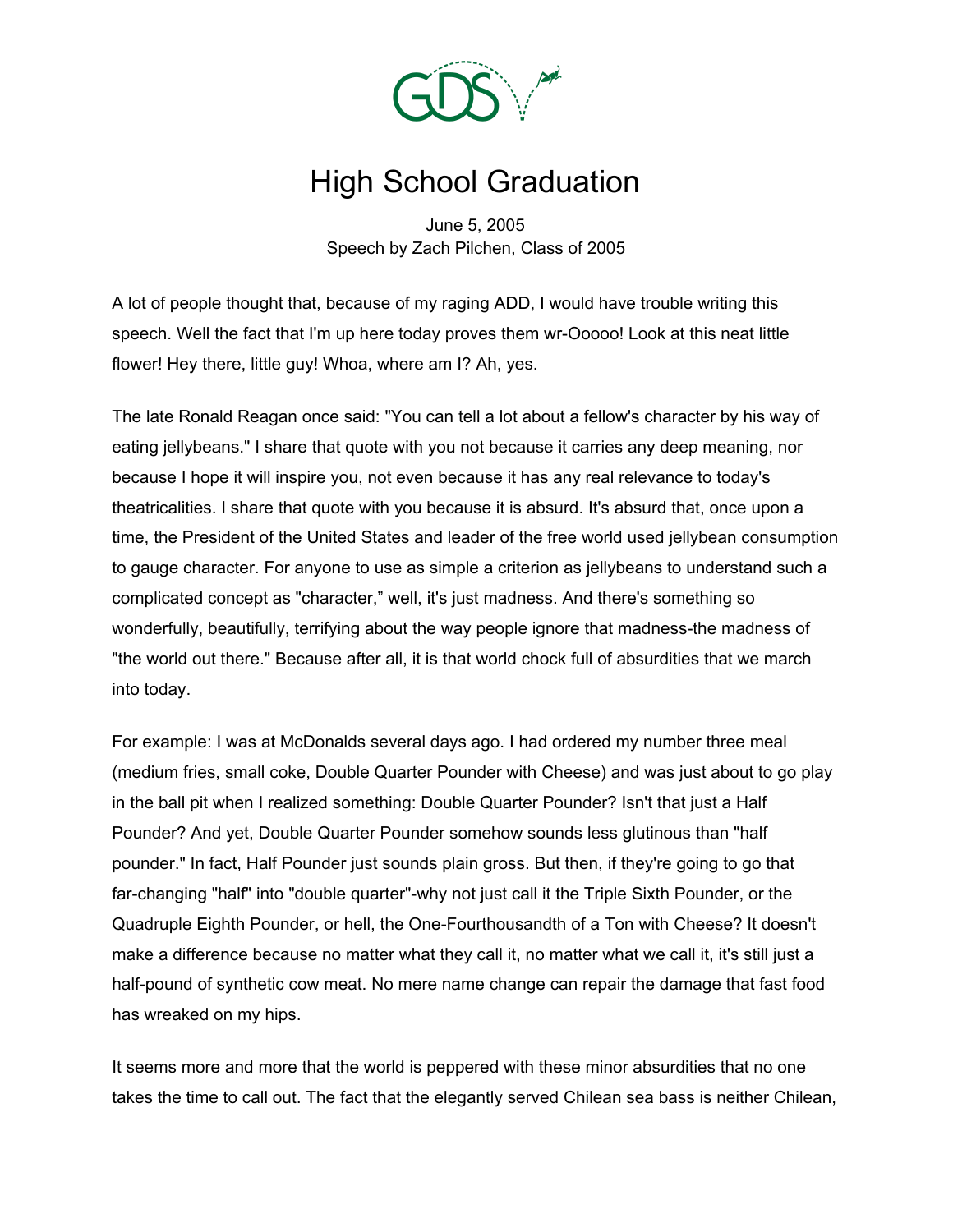nor a sea bass, but is in fact an ugly little critter called the "Patagonian toothfish," doesn't keep it from being one of the finest seafood platters in the country. The fact that the Bush administration's "Healthy Forests Initiative" and "Clear Skies Act" actually allow for more deforestation and air pollution seems to slip by the average American citizen. All John Q. Public hears is "healthy forests!" and "clear skies!" and he believes it's true just like a freshmen believes it's true when you tell him he's cool.

It's a twisted, crazy world out there, full of potholes and molehills and windmills and polecats and all sorts of crazy stuff that may make it hard for us to handle. After all, we live in a country that everyday grows more ignorant and hostile to the guiding philosophy of GDS: Republicans are poopy heads. I mean, social responsibility.

Then again, I'm sure that we've all faced adversity before-some sort of obstruction to maneuver around. I was suspended from school for two weeks this year. There was a point in time when I doubted that I'd be anywhere near this auditorium today—much less that I'd be given an opportunity to speak to you.

During that time of uncertainty I genuinely considered just switching schools. I felt too much emotional turmoil. The crushing effect of betrayed trust made me feel like I didn't belong-that I should abandon my green Hoppers for the dull blue Generals of my local high school.

It would all be so easy, I remember thinking to myself.

So why did I stay? Perhaps it was a warped sense of duty I felt to mend the hole I had widened. Perhaps it was stubborn pride that made me want to suffer through what I had done. Perhaps it was because I had already completed my community service requirement. Or maybe, just maybe, I wanted to see Ian Yaffe raise that American flag one last time.

The fact of the matter is, I love this school too much to leave willingly. And now I've come to realize that I never have to. None of us ever has to.

Because every time we take a stand against inequality, we still attend GDS. Every time we refuse to take the easy way out of a conflict and instead choose the principled way, we still attend GDS. Every time we creatively approach the issues that will invariably arise in our hopefully long, happy, and healthy lives, we still attend GDS! Every time we do all that, every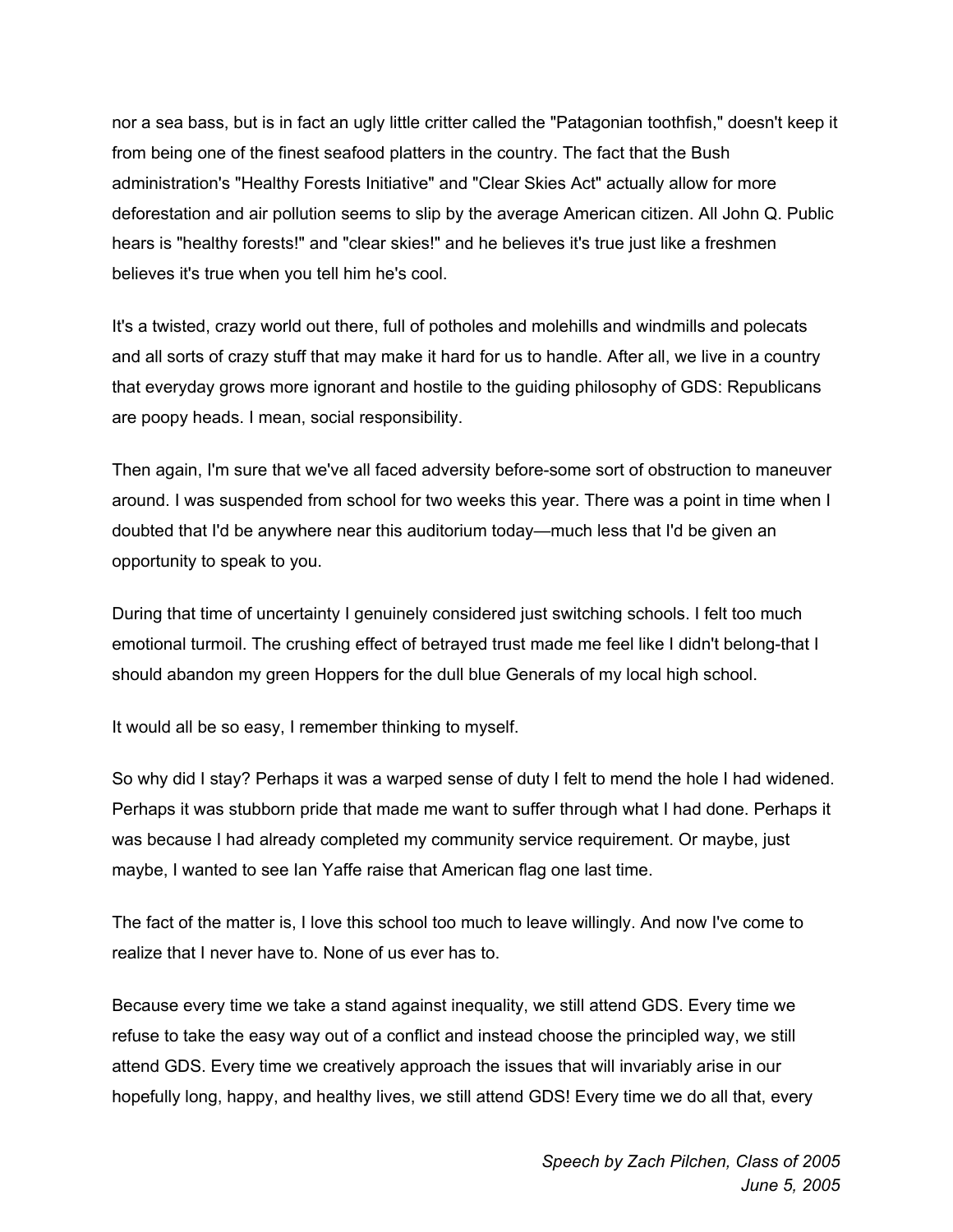time we endure our trials and tribulations and still manage to keep our sense of humor, we still attend GDS.

And as we all head off to Harvard University next fall, as each safety net drops out from beneath us and we find ourselves free-falling toward a hazy future, let us keep GDS's ideals close to our hearts. 'Cause when you get down to it, our morals, experiences, and intuition are the only things we have to guide us on our flight down.

And although the currents of time have pulled us through high school much too fast, this Ganges of Tenleytown has left an indelible mark on us-not as students, nor as athletes, nor as actors, Democrats, liberals, or even just non-Republicans, but as human beings. We'll never forget the wise teachers that shaped us. Or the Armand's pizza that sustained us. Or the senior prank that made us legendary. Or the optional mandatory assemblies that no one ever went to.

Let us never forget our shining high school on the hill. For GDS is a place where the best lessons aren't featured on the course syllabus, but are found in the interactions between teachers and students, or the rare moment of lucidity during a Current Events Forum debate.

So before you waltz up here onstage and eagerly snatch your diploma from Ralph Cunningham's hand, let me ask you this: Did you grow? Did you change? Can you hear the splendid symphony of the future calling out to you? Can you see your hopes and dreams as, like delicate tissue paper caught in the wind, they whirl around your brain-darting in and out of reality? The answer I hope you all reach is, "I don't know." And that's perfect.

Because now as we head out into the "real" world, the world outside the GDS bubble-a world so full of hatred, and greed, and Republicans, that we may at times our lives, I know we'll never fear for our values. And because of that, we're going to find out who we really are. We're going to roll with the punches, and we're going to throw some back of our own. We're going to use our minds to help those who've lost theirs. We're going to cut through the absurdities and call things Half Pounders when we see them as such. And we're going to triumph.

And when we triumph, desk chairs will spell out our dreams on the field-dreams that now may seem nebulous, but soon will be realized. And then whole world will hear us. We're mighty hoppers, dammit! And I love you for it. [Chariots of Fire fades out]